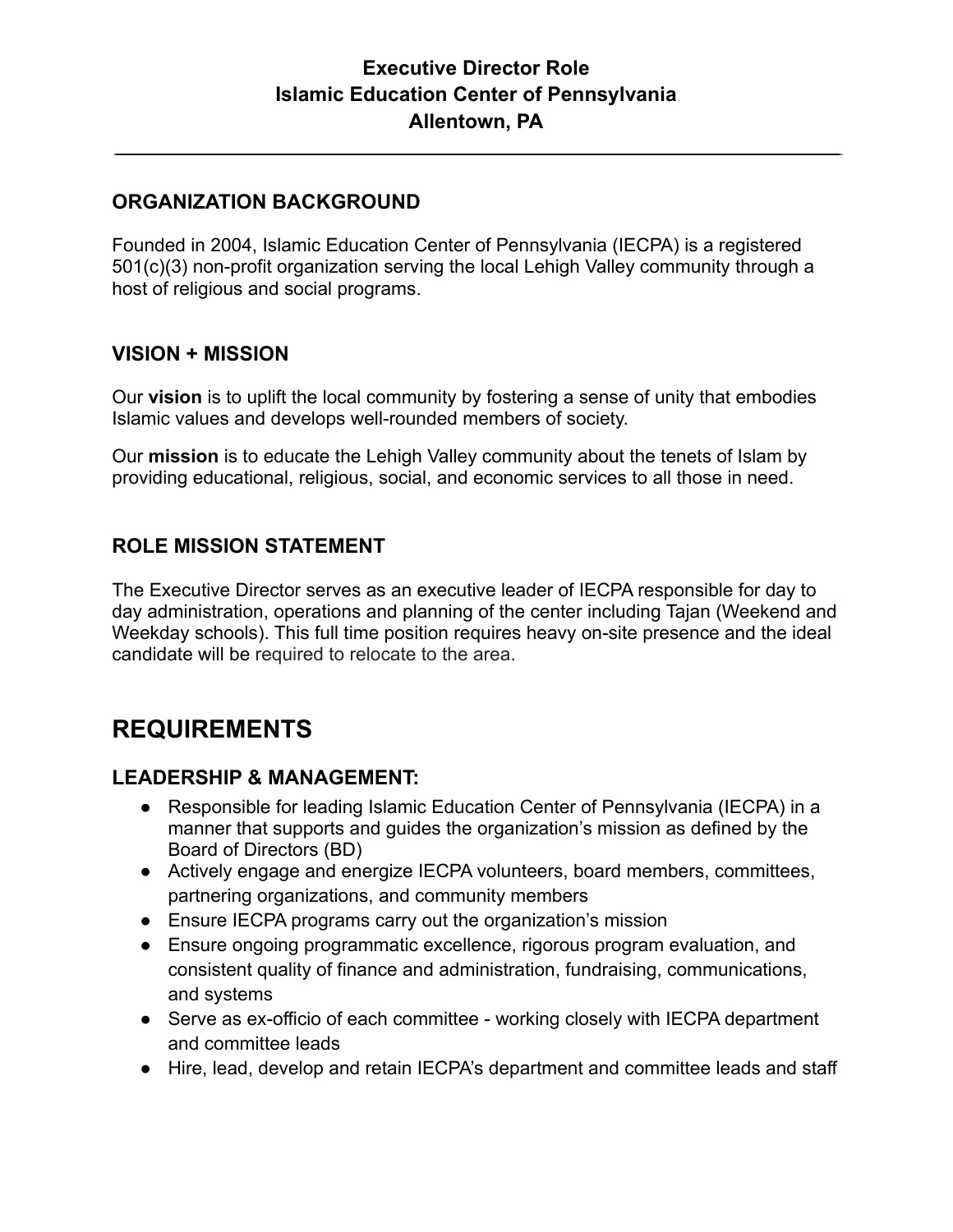## **Executive Director Role Islamic Education Center of Pennsylvania Allentown, PA**

- Ensure effective systems are in place to track progress, maintain departmental Objectives and Key Results (OKRs), and regularly evaluate program effectiveness - that is then communicated to the board, donors, and other constituents.
- Sign all notes, agreements and other instrument made and entered into and on behalf of the organization
- Develop positive relationships with key stakeholders, including government agencies and local elected officials
- Proactively address challenges in the internal and external environment to protect organization interests
- Works with board to create and present annual metrics/dashboards/media content etc

### **FINANCE:**

- Create and submit a proposed annual budget to the BD
- Submit monthly financial statements to the BD, which accurately reflect the financial condition of the organization
- Implement financial and donor management systems
- Ensure ongoing support, management, and accuracy in financials and bookkeeping. Work closely with any financial staff to ensure the financial health of the organization.

# **FUNDRAISING & COMMUNICATIONS:**

- Liaise with the Development Committee as they fundraise to support IECPA's mission
- Expand local revenue generating and fundraising activities to support existing program operations and community expansion
- Liaise with the Communication Committee to expand all aspects of communications with the goal of creating a stronger presence in the community
- Increase community awareness regarding the services and programs IECPA provides
- Schedule and deliver occasional presentations to audiences of diverse backgrounds
- Excellent written and verbal communication skills in English